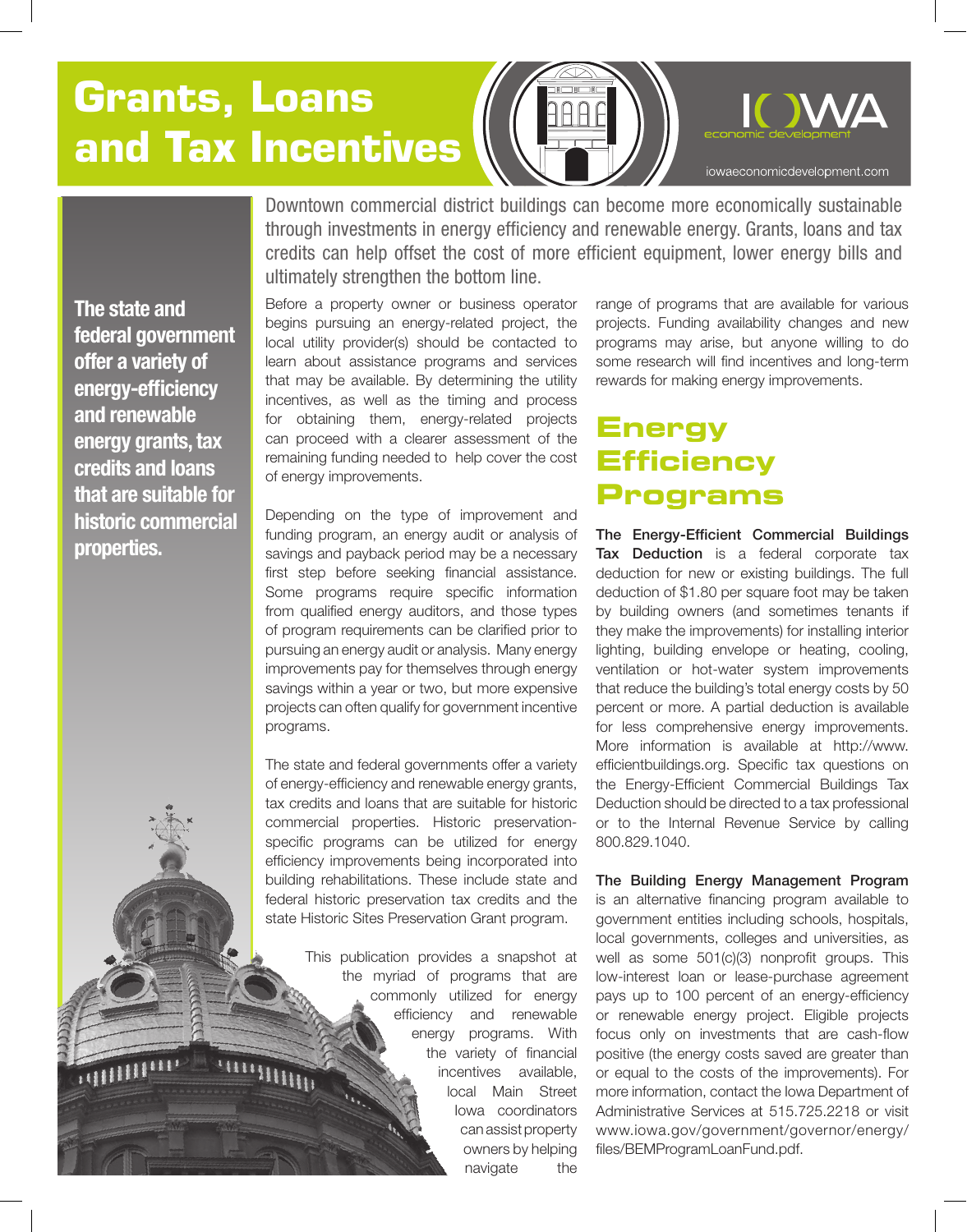## **Programs for Both Energy Efficiency and Renewable Energy**

#### The Rural Energy for America Program (REAP)

is managed by USDA Rural Development and provides grants and loans to small businesses located in rural areas (population less than 50,000) for energy-efficiency or renewableenergy projects. REAP offers grants of up to 25 percent of the total project cost; a loan of up to 75 percent of the total project cost; or a combined 25 percent grant and 50 percent loan equaling 75 percent of the total project costs. To be eligible for a grant, the total cost of an energyefficiency project must be between \$6,000 to \$250,000, and the total cost of a renewableenergy project must be \$10,000 to \$500,000. To be eligible for a loan the total cost of an energyefficiency or renewable-energy project must between \$5,000 and \$25 million. The rules of this program change with the annual federal notice of funding availability, which is usually released in April. Applications are available year round and are usually due in June. For more information, contact your regional USDA Rural Development office, which can be found at www.rurdev.usda. gov/ia/Ia\_offices.html#area6

The Business and Industry Guaranteed Loans (B&I) program is managed by USDA Rural Development. This program guarantees up to 80 percent of a traditional loan for many types of energy-efficiency and renewable-energy equipment as well as other business purchases. The maximum repayment term of loans for machinery and equipment cannot exceed its useful life or 15 years, whichever is less. For more information on the B&I program, contact your regional USDA Rural Development office at www. rurdev.usda.gov/ia/Ia\_offices.html#area6.

## **Renewable Energy Programs**

The Renewable Energy Production Tax Credit is a two-part Iowa tax credit for wind energy and other renewable energy generated by incorporated businesses, schools, rural electric cooperatives, farms and other institutions.

Under the first option, a production tax credit of 1.5 cents per kilowatt-hour is available for energy generated and sold by eligible windenergy generators and other renewable-energy facilities, including biomass and solar facilities. These credits may be applied toward the state's personal income tax, business tax, financial institutions tax or sales and use tax. A renewableenergy facility must be at least 51 percent owned by specifically defined qualifying owners.

Under the second option, a production tax credit of one cent per kilowatt-hour is available for electricity generated by eligible wind-energy facilities, including electricity used for on-site consumption. The tax credit may be applied toward the state's personal income tax, business income tax, financial institutions tax, sales and use tax or energy-replacement-generation tax.

To be eligible for these credits, projects must be approved by the Iowa Utilities Board and be in service before January 1, 2012, (1st option) or by July 1, 2012, (2nd option). For more information on these two tax credits contact the Iowa Utilities Board at 877.565.4450 or visit www.state.ia.us/iub, or the Iowa Department of Revenue at 800.367.3388.

The Alternate Energy Revolving Loan Program

(AERLP) provides loan funds to individuals and organizations that seek to build solar, biomass, wind and small hydro facilities. The AERLP provides a single low-interest loan with 50 percent of the total loan at zero percent interest and the remainder from matching lender-provided funds at the market interest rate. Technical applications for projects with a total financed capital cost of \$50,000 or less are reviewed on a continuous basis. Higher cost projects are reviewed quarterly based on the following deadlines: Oct. 31, Jan. 31, Apr. 30 and July 31. For more information on this program, contact the Iowa Energy Center at 515.294.4710 or visit www.energy.iastate.edu/.

The Property Tax Exemption for Renewable Energy Systems is the standard property tax assessment for wind energy, passive-solar space heat, solar water heat, solar space heat, solar thermal electric and photovoltaic systems under Iowa code 441.21. This property-tax exemption is applicable for five years. Counties and local governments may also vote to pass a special assessment ordinance on property taxes for wind. For more information on the Property Tax Exemption for Renewable Energy Systems, contact the Iowa Department of Revenue at 515.281.3362 or visit: www.iowa.gov/tax/.

**Consider these general rules on energy upgrades for small businesses:**

**1. Energy efficiency upgrades including high-efficiency heating and cooling systems and lighting often have a simple payback of only a few years.** 

**2. Renewable energy projects are generally long-term investments with generation incentives and depreciation schedules carried out over several years.** 

**3. Grants and tax credits both decrease the total project costs and reduce the simple payback period.**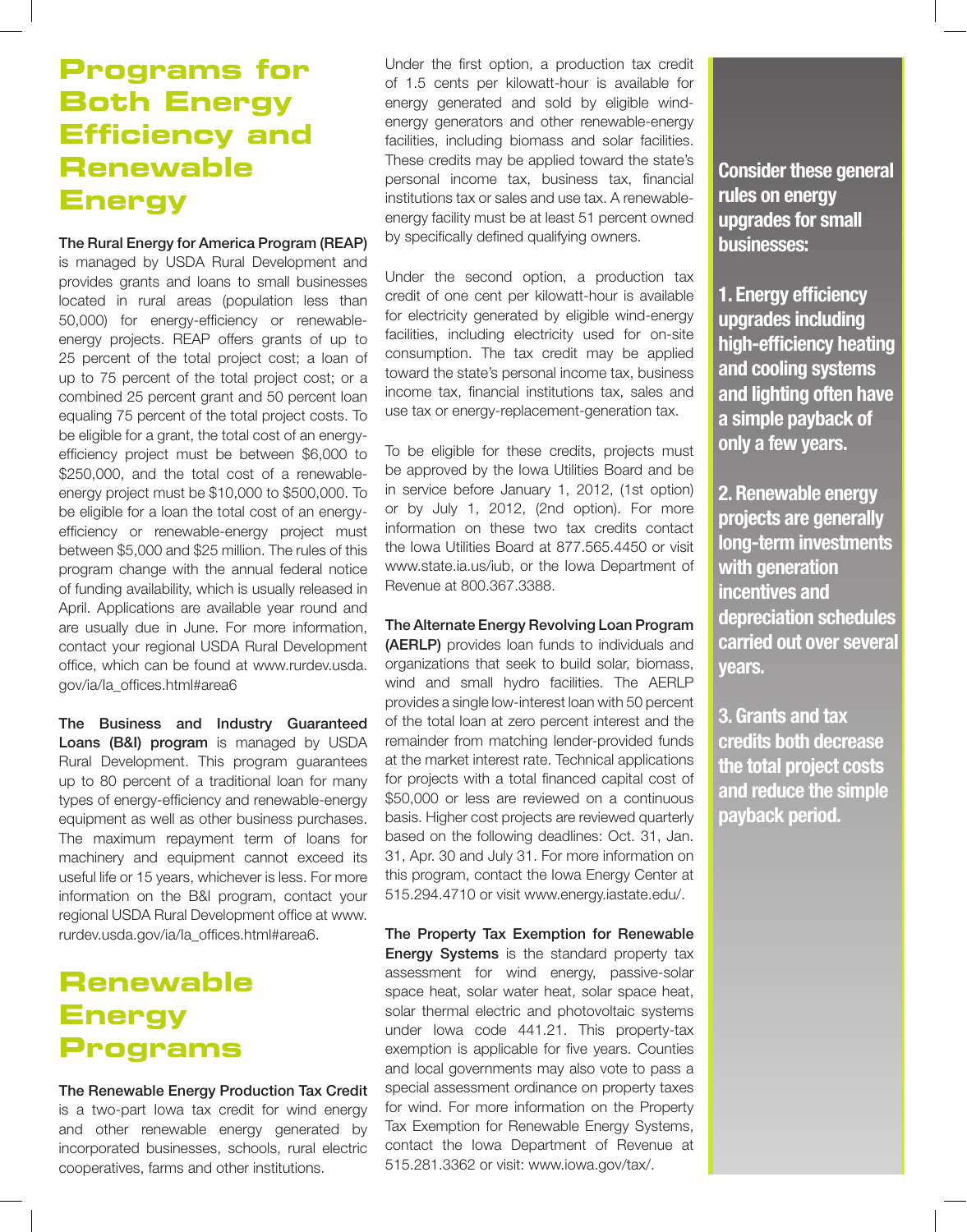**Energy-efficiency and renewableenergy grants, tax credits and loans are changing all the time. To obtain the most up-to-date information on these incentives as well as utility rebate programs, review the Database of State Incentives for Renewables and Efficiency (DSIRE) at www.dsireusa.org.** 

A useful chart about wind credits can be found at: www.iowa.gov/tax/locgov/propwindcode.html.

The Wind and Solar Energy Equipment Exemption exempts the total cost of all materials used to manufacture and construct equipment for solar water heat, solar space heat, solar thermal electric, solar thermal process heat, photovoltaics, wind energy and solar pool heating from state sales taxes. For more information, contact the Iowa Department of Revenue at 800.367.3388.

The Federal Production Tax Credit (PTC) reduces the overall tax burden of qualifying renewable-energy project owners on a perkilowatt-hour basis. The PTC is 2.2 cents per kilowatt hour for wind, geothermal and closedloop biomass systems and 1.1 cents per kilowatt-hour for other eligible technologies. The credit generally applies to the first 10 years of operation. The PTC was originally enacted in 1992 and has been renewed and expanded several times. Through December 31, 2011, the Federal Production Tax Credit (PTC) can be converted into a Federal Investment Tax Credit (ITC) or Treasury Grant.

The Federal Investment Tax Credit (ITC) provides a tax credit of up to 30 percent on capital investment in a qualifying renewableenergy project.

The U.S. Treasury Grant is an up-front cash grant option that may be taken in lieu of either

the ITC or the PTC. The grant can cover up to 30 percent of the total capital investment of a qualifying renewable-energy project.

For more information on the PTC and ITC, talk with a tax professional or call the IRS at 800.829.1040. For more information on the Treasury Grant option, e-mail questions to 1603Questions@do.treas.gov or visit: www.treasury.gov/initiatives/recovery/ Pages/1603.aspx.

The Modified Accelerated Cost-Recovery System (MACRS) allows eligible businesses to recover investments through depreciation deductions. Eligible technology includes solar water heat, solar space heat, solar thermal electric, solar thermal process heat, photovoltaics, geothermal electric, geothermal heat pumps, anaerobic digestion and other renewable-energy technologies. The depreciation schedule for eligible technologies varies but generally ranges from five to seven years. Currently a "bonus depreciation" allows 100% of the depreciation to be taken in the first year. This is a big incentive for businesses who can take advantage. For more information on the federal MACRS, contact a tax professional; see IRS Publication 946, IRS Form 4562: Depreciation and Amortization and Instructions for Form 4562; or call the IRS at 800.829.1040.

### **Lowering**

Bogenrief Studios, Inc., a custom stained and beveled glass shop located in Sutherland, Iowa, is reaping the value of energy efficiency savings at their small business. In 2005, Mark and Jeanne Bogenrief contacted MidAmerican Energy (their electric utility) about improving the energy efficiency of their small commercial building. MidAmerican assisted the Bogenriefs in working with a performance modeler to analyze and develop a series of recommendations on energy efficient heating and lighting. "At first, we did nothing with the recommendations," says Jeannie Bogenrief. But in 2009 the boiler failed, leaving the Bogenriefs' with the option to either replace the existing unit with a similarly inefficient unit or invest in more efficient heating equipment. The Bogenriefs consulted with MidAmerican and decided to invest in more efficient equipment and leverage all available grant and loan resources. The payoff was significant.

The Bogenriefs contacted USDA Rural Development and a grant writer to help them apply for a Rural Energy for America Program grant of \$14,730 and a guaranteed loan of \$29,460. The grant and loan combination helped them to install a six-zone Munchkin boiler heating system. The system saves their business \$5,000 - \$8,000 per month in winter heating costs. "It was probably the best thing we ever did," says Mark Bogenrief, co-owner of the studio. "It saves us thousands of dollars per month."

In addition, the Bogenriefs have been replacing fluorescent T-12 lighting with more efficient T-8 lighting. "We take our time and replace the tubes and ballasts in one room at a time; our electric bill is less than before", says Jeanne Bogenrief.